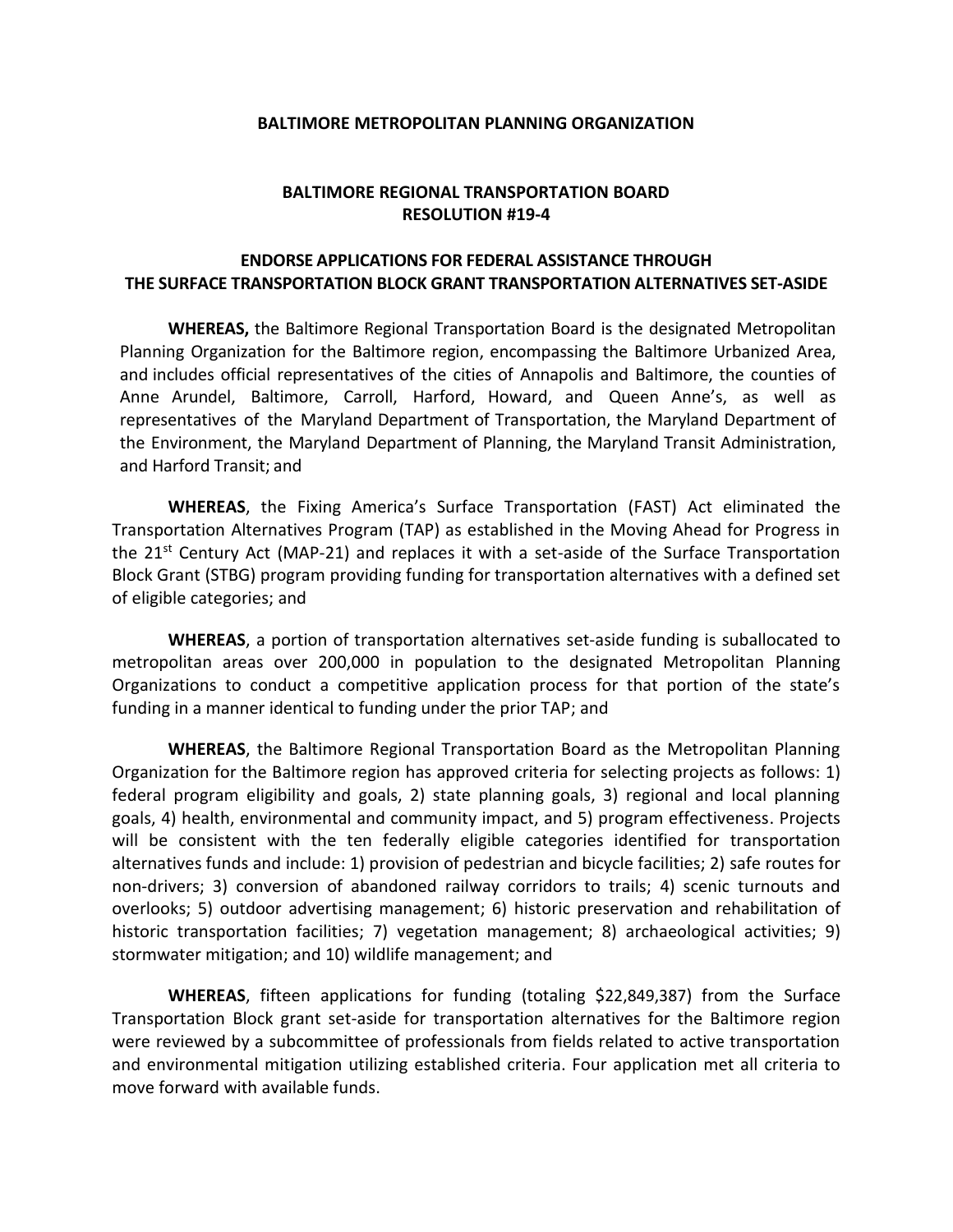**NOW, THEREFORE BE IT RESOLVED** that the Baltimore Regional Transportation Board as the Metropolitan Planning Organization for the Baltimore region has approved the following applications (Attachment 1) for funding with the money allocated directly to the Baltimore region, with a recommendation for the State Highway Administration to consider the remaining applications for statewide funds under 23 U.S.C. 213(c).

**I HEREBY CERTIFY** that the Baltimore Regional Transportation Board, as the Metropolitan Planning Organization for the Baltimore region, approved the aforementioned resolution at its July 24, 2018 meeting.

 $\frac{7-24-18}{2}$  along  $\Delta G$ 

Date **Date** Valorie LaCour, Chairman Baltimore Regional Transportation Board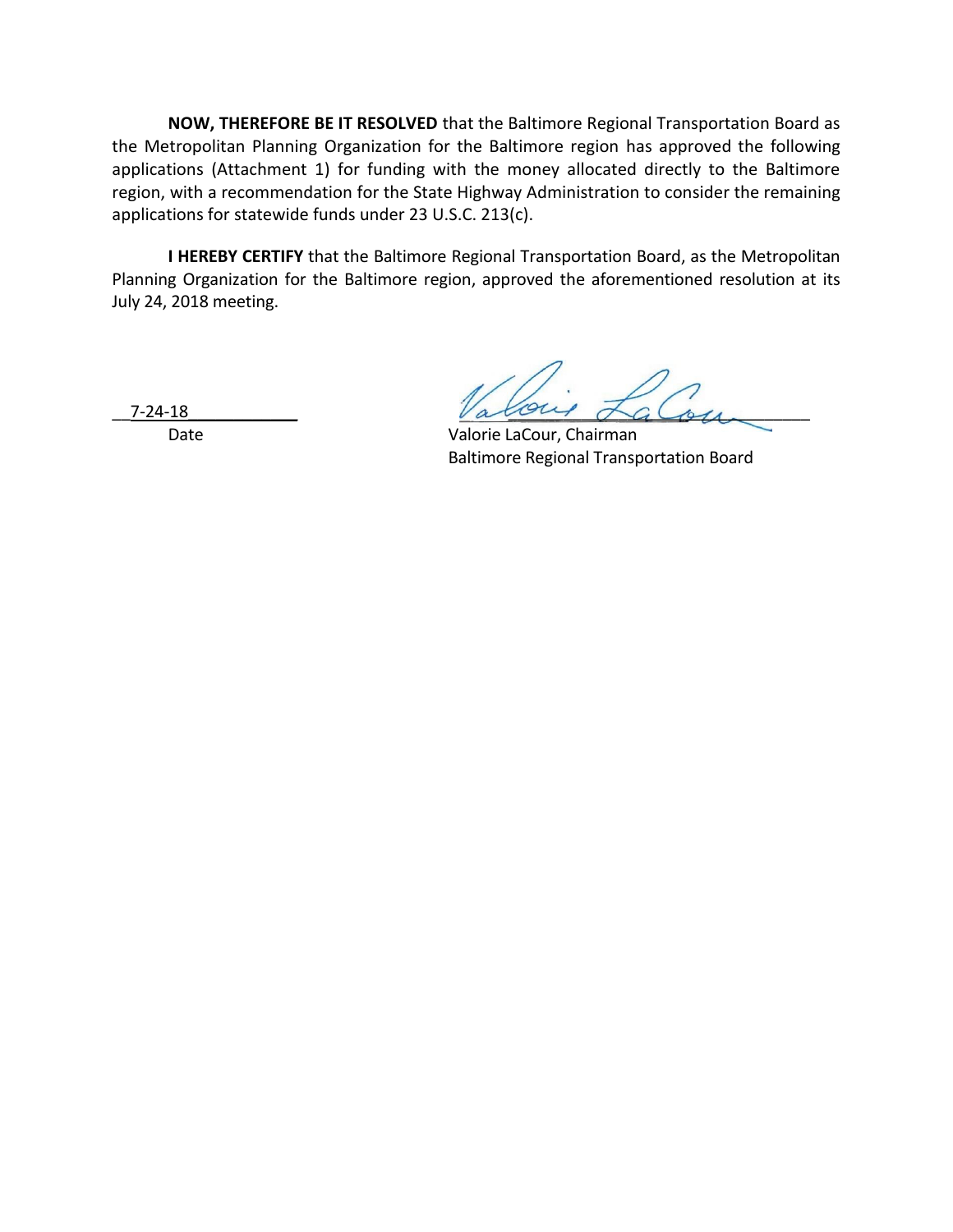| 1. Project name /               | B & A Trail Connection to Anne Arundel Community College/Broadneck Trail: B&A Trail                                                                                                                                                                                                                                                                                                                                                                                                                                                                                                                                                                                                                                                                                                                                                                                                                                                                                                                                                                                                                                                                                                                                                                                                                                                                                                                                                                                                                                                                                                                                                                                                                                                                        |
|---------------------------------|------------------------------------------------------------------------------------------------------------------------------------------------------------------------------------------------------------------------------------------------------------------------------------------------------------------------------------------------------------------------------------------------------------------------------------------------------------------------------------------------------------------------------------------------------------------------------------------------------------------------------------------------------------------------------------------------------------------------------------------------------------------------------------------------------------------------------------------------------------------------------------------------------------------------------------------------------------------------------------------------------------------------------------------------------------------------------------------------------------------------------------------------------------------------------------------------------------------------------------------------------------------------------------------------------------------------------------------------------------------------------------------------------------------------------------------------------------------------------------------------------------------------------------------------------------------------------------------------------------------------------------------------------------------------------------------------------------------------------------------------------------|
| limits:                         | at Jones Station Road to College Parkway at AACC west entrance                                                                                                                                                                                                                                                                                                                                                                                                                                                                                                                                                                                                                                                                                                                                                                                                                                                                                                                                                                                                                                                                                                                                                                                                                                                                                                                                                                                                                                                                                                                                                                                                                                                                                             |
| Project sponsor:                | Anne Arundel County Office of Transportation                                                                                                                                                                                                                                                                                                                                                                                                                                                                                                                                                                                                                                                                                                                                                                                                                                                                                                                                                                                                                                                                                                                                                                                                                                                                                                                                                                                                                                                                                                                                                                                                                                                                                                               |
| TA request + Match              | $$458,000 + $114,500 = $572,500$                                                                                                                                                                                                                                                                                                                                                                                                                                                                                                                                                                                                                                                                                                                                                                                                                                                                                                                                                                                                                                                                                                                                                                                                                                                                                                                                                                                                                                                                                                                                                                                                                                                                                                                           |
| $= Total$                       |                                                                                                                                                                                                                                                                                                                                                                                                                                                                                                                                                                                                                                                                                                                                                                                                                                                                                                                                                                                                                                                                                                                                                                                                                                                                                                                                                                                                                                                                                                                                                                                                                                                                                                                                                            |
| <b>Design Status</b>            | 90%                                                                                                                                                                                                                                                                                                                                                                                                                                                                                                                                                                                                                                                                                                                                                                                                                                                                                                                                                                                                                                                                                                                                                                                                                                                                                                                                                                                                                                                                                                                                                                                                                                                                                                                                                        |
| Project description:            | The proposed project provides a much needed connection between the B&A Trail and<br>both Anne Arundel Community College and Broadneck Trail utilizing both on and off-<br>street improvements. Off-street improvements include a 10 foot wide paved bike path<br>between the B&A Trail and MD 2; traversing the frontage of the adjacent Park-&-Ride<br>lot owned by MTA. Existing pedestrian crossing improvements will facilitate crossing MD<br>2 at the intersection with Jones Station Road. East of this intersection, the project will<br>eventually shift to on-street improvements along Jones Station Road (a very low volume<br>roadway terminating at a cul-de-sac) including "Share the Road" signage.                                                                                                                                                                                                                                                                                                                                                                                                                                                                                                                                                                                                                                                                                                                                                                                                                                                                                                                                                                                                                                        |
| Plan goals:                     | 1. This project will improve system safety for all modes of transportation through the<br>construction of a clearly marked trail connection, intersection improvements, and<br>signage.<br>2. The project will improve the existing infrastructure for pedestrians and bicyclists<br>through the upgrade of existing sidewalks to a 10 foot shared use path and intersection<br>improvements.<br>3. The project will improve accessibility through the installation of ADA compliant<br>crosswalk improvements. The project will improve accessibility for cyclists and<br>pedestrians to an existing transit stop as well as a large institutional use, the Community<br>College.<br>4. This project increases the mobility of pedestrians and bicyclists by enhancing the<br>reliability and efficiency of the B&A trail connection to the community college and a<br>large number of residential communities and commercial centers. The projects supports<br>and contributes to a long-distance bikeway from BWI Airport to Sandy Point State Park<br>at the Bay Bridge.<br>5. It is anticipated that the enhancements this connection will make will cause bicycling<br>ridership and pedestrian activity to increase thereby reducing the number of cars on the<br>road, which promotes conservation of the environment through the reduction of car<br>emissions.<br>6. This project will provide enhanced access to education, which should ultimately<br>translate to increased prosperity for the region. The project is supported by the local<br>residents and by the Community College.<br>7. The County has worked closely with the citizens and college and has held several<br>community meetings to foster participation and cooperation. |
| Comments                        | This project was withdrawn from consideration by Anne Arundel County.                                                                                                                                                                                                                                                                                                                                                                                                                                                                                                                                                                                                                                                                                                                                                                                                                                                                                                                                                                                                                                                                                                                                                                                                                                                                                                                                                                                                                                                                                                                                                                                                                                                                                      |
|                                 |                                                                                                                                                                                                                                                                                                                                                                                                                                                                                                                                                                                                                                                                                                                                                                                                                                                                                                                                                                                                                                                                                                                                                                                                                                                                                                                                                                                                                                                                                                                                                                                                                                                                                                                                                            |
| Project name /<br>2.<br>limits: | Baltimore Greenway Trails Network: East 33rd Street and Middle Branch Segment: St.<br>Paul St. to Hillen Road and Middle Branch to Inner Harbor.                                                                                                                                                                                                                                                                                                                                                                                                                                                                                                                                                                                                                                                                                                                                                                                                                                                                                                                                                                                                                                                                                                                                                                                                                                                                                                                                                                                                                                                                                                                                                                                                           |
| Project sponsor:                | City of Baltimore Department of Transportation                                                                                                                                                                                                                                                                                                                                                                                                                                                                                                                                                                                                                                                                                                                                                                                                                                                                                                                                                                                                                                                                                                                                                                                                                                                                                                                                                                                                                                                                                                                                                                                                                                                                                                             |
| TA request + Match<br>$= Total$ | $$480,000 + $120,000 = $600,000$                                                                                                                                                                                                                                                                                                                                                                                                                                                                                                                                                                                                                                                                                                                                                                                                                                                                                                                                                                                                                                                                                                                                                                                                                                                                                                                                                                                                                                                                                                                                                                                                                                                                                                                           |
| Design Status                   | East 33rd Street is at 0% and Middle Branch is at 35%.                                                                                                                                                                                                                                                                                                                                                                                                                                                                                                                                                                                                                                                                                                                                                                                                                                                                                                                                                                                                                                                                                                                                                                                                                                                                                                                                                                                                                                                                                                                                                                                                                                                                                                     |
| Project description:            | This application seeks funding for the further engineering and design of two of the                                                                                                                                                                                                                                                                                                                                                                                                                                                                                                                                                                                                                                                                                                                                                                                                                                                                                                                                                                                                                                                                                                                                                                                                                                                                                                                                                                                                                                                                                                                                                                                                                                                                        |

## **Applications to the 2019 Surface Transportation Block Grant set-aside for transportation alternatives**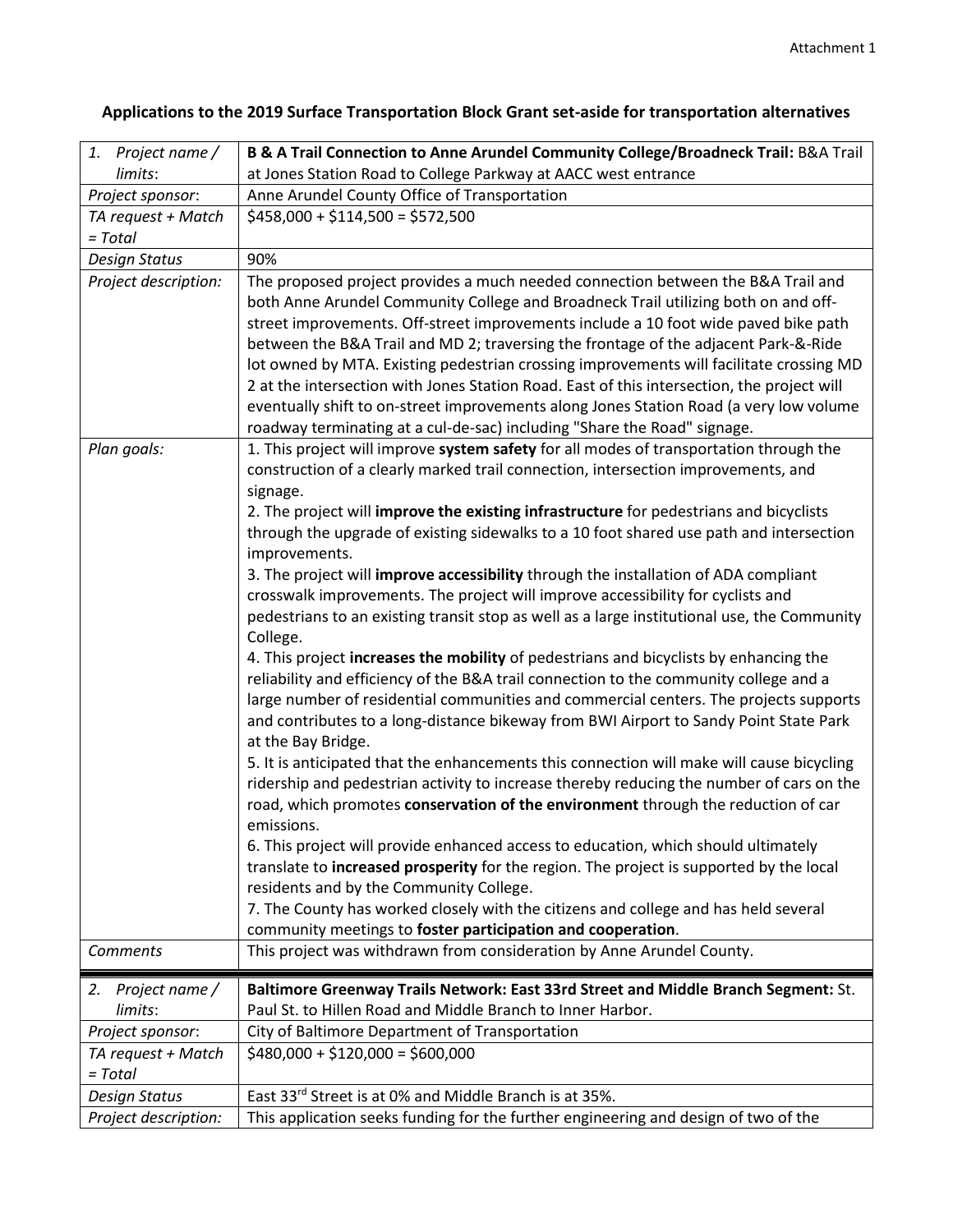|                                 | remaining corridors necessary to fill the gaps in the Baltimore Greenway Trails 35-mile<br>loop. The first corridor is along East 33rd Street between St. Paul Street and Hillen<br>Road/Lake Montebello, providing a connection between the Jones Falls Trail and the<br>Herring Run Trail. The second corridor is along the Middle Branch of the Patapsco River,<br>connecting the Gwynns Fall's Trail to the Inner Harbor Promenade between Warner                                                                                                                                                                                                                                                                                                                                                                                                                                                                                                                                                                                                                                                                                                                                                                                                                                                                                                                                                                                                                                                     |
|---------------------------------|-----------------------------------------------------------------------------------------------------------------------------------------------------------------------------------------------------------------------------------------------------------------------------------------------------------------------------------------------------------------------------------------------------------------------------------------------------------------------------------------------------------------------------------------------------------------------------------------------------------------------------------------------------------------------------------------------------------------------------------------------------------------------------------------------------------------------------------------------------------------------------------------------------------------------------------------------------------------------------------------------------------------------------------------------------------------------------------------------------------------------------------------------------------------------------------------------------------------------------------------------------------------------------------------------------------------------------------------------------------------------------------------------------------------------------------------------------------------------------------------------------------|
| Plan goals:                     | Street and Light Street via Solo Gibbs Park.<br>1. Improve System Safety: Make conditions safer for pedestrians, bicyclists, transit<br>riders, and motorists. This project will create a safe, separated-from-traffic connection<br>for pedestrians and bicyclists, in places where these comfortable connections do not<br>currently exist.<br>2. Improve Accessibility and Increase Mobility: This project creates a connection that's<br>suitable for people of all ages, between large residential neighborhoods and schools,<br>commercial areas, recreational amenities, and cultural institutions.<br>3. Conserve and Enhance the Environment: A well-maintained trail connection both<br>has the potential to improve the environment through its installation and maintenance,<br>and will give more of Baltimore's residents and visitors an opportunity to connect with<br>the region's natural environment. Connecting with the environment has health benefits,<br>and creates stakeholders and advocates for improving the environment.<br>4. Promote Prosperity and Economic Opportunity: "Trail Oriented Development" is a<br>growing phenomenon, with examples such as Atlanta's BeltLine and the Indianapolis<br>Cultural Trail generating millions of dollars in investment and local economic growth.<br>Sections of the Baltimore Greenway Trails Network share the characteristics, while<br>others would connect residential neighborhoods to these commercial, recreational, and |
|                                 | cultural destinations.<br>5. Foster Participation and Cooperation Among Stakeholders and Promote Informed<br>Decision Making: - The coalition-driven, highly cooperative nature of this project make<br>it an excellent example of these two goals in action. Few transportation projects in<br>Baltimore City have as comprehensive and collaborative a public and stakeholder<br>engagement process.                                                                                                                                                                                                                                                                                                                                                                                                                                                                                                                                                                                                                                                                                                                                                                                                                                                                                                                                                                                                                                                                                                    |
| <b>Comments</b>                 | Fund the Middle Branch segment at \$250,000. For East 33rd St, MDOT and the BRTB<br>have chosen not to fund projects that are at 0% design. We require at least 30% design<br>to be completed to fully understand costs and issues.                                                                                                                                                                                                                                                                                                                                                                                                                                                                                                                                                                                                                                                                                                                                                                                                                                                                                                                                                                                                                                                                                                                                                                                                                                                                       |
| З.<br>Project name /<br>limits: | Bike Lane and Center-Running Bus Lane Feasibility Study for North Avenue: North<br>Avenue from Hilton St to Milton St.                                                                                                                                                                                                                                                                                                                                                                                                                                                                                                                                                                                                                                                                                                                                                                                                                                                                                                                                                                                                                                                                                                                                                                                                                                                                                                                                                                                    |
| Project sponsor:                | Maryland Transit Administration                                                                                                                                                                                                                                                                                                                                                                                                                                                                                                                                                                                                                                                                                                                                                                                                                                                                                                                                                                                                                                                                                                                                                                                                                                                                                                                                                                                                                                                                           |
| TA request + Match<br>= Total   | $$240,000 + $60,000 = $300,000$                                                                                                                                                                                                                                                                                                                                                                                                                                                                                                                                                                                                                                                                                                                                                                                                                                                                                                                                                                                                                                                                                                                                                                                                                                                                                                                                                                                                                                                                           |
| Design Status:                  | 0%                                                                                                                                                                                                                                                                                                                                                                                                                                                                                                                                                                                                                                                                                                                                                                                                                                                                                                                                                                                                                                                                                                                                                                                                                                                                                                                                                                                                                                                                                                        |
| Project description:            | Feasibility, cost, and benefit assessment of bicycle lanes and a center-running bus option<br>along the full five mile length of North Avenue, along with analysis of other related<br>options such as a center-running bike/pedestrian trail.                                                                                                                                                                                                                                                                                                                                                                                                                                                                                                                                                                                                                                                                                                                                                                                                                                                                                                                                                                                                                                                                                                                                                                                                                                                            |
| Plan goals:                     | The motivation for this project is to determine if an innovative approach to use of the<br>ROW on the central portion of North Avenue would better meet the Maximize2040<br>goals of Improve System Safety, Improve Accessibility, Increase Mobility, and Promote<br>Prosperity and Economic Opportunity. Most of all, having a better understanding of the<br>costs and benefits of a center-running approach would help achieve the Maximize2040<br>goal of Promote Informed Decision Making and help provide more information about a<br>strategy that has been proposed for North Avenue for many years                                                                                                                                                                                                                                                                                                                                                                                                                                                                                                                                                                                                                                                                                                                                                                                                                                                                                               |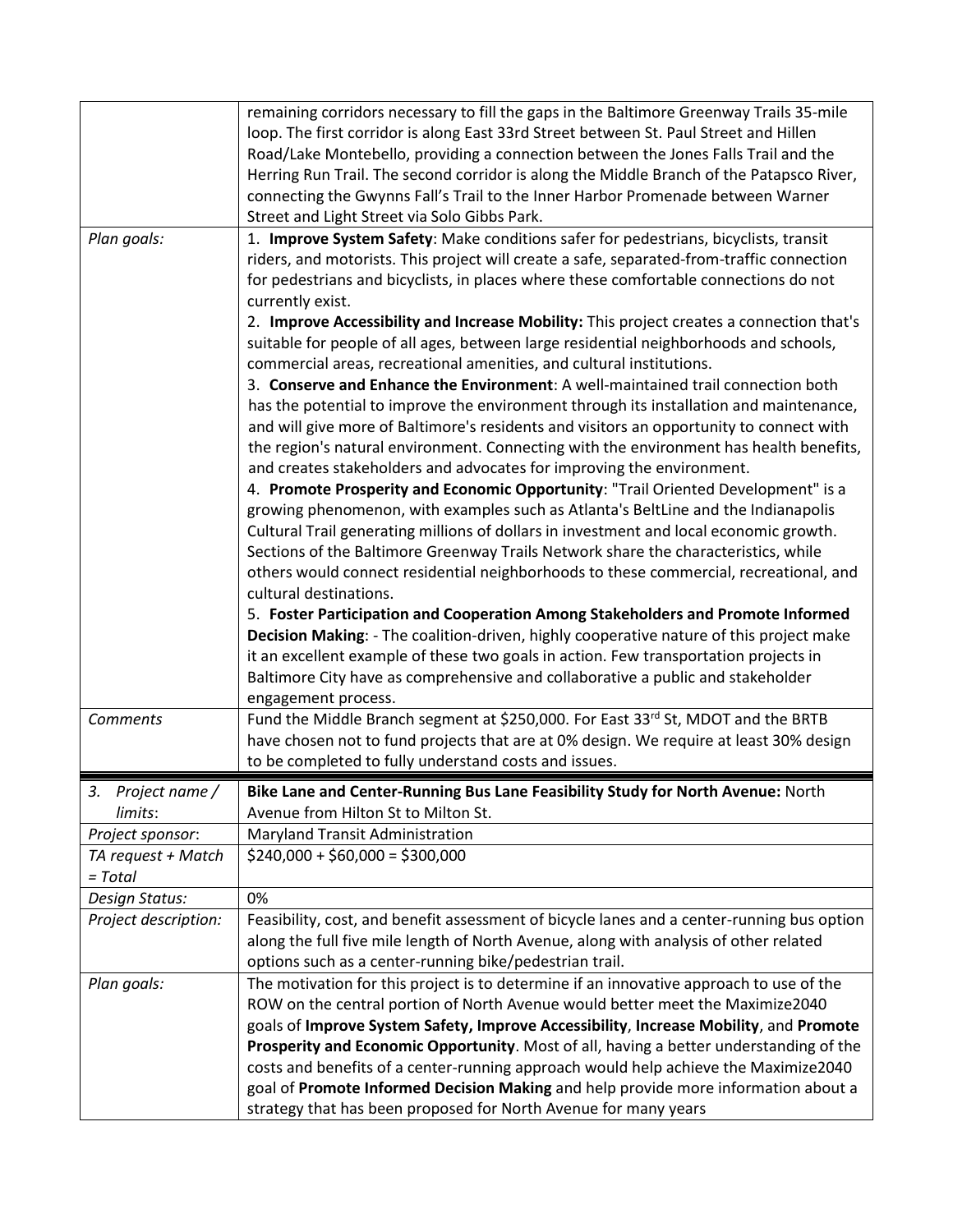| Comments                        | This project is a re-design of the TIGER-funded project and is not eligible for funding<br>under the TA program.                                                                                                                                                                                                                                                                                                                                                                                                                                                                                                                                                                                                                                             |
|---------------------------------|--------------------------------------------------------------------------------------------------------------------------------------------------------------------------------------------------------------------------------------------------------------------------------------------------------------------------------------------------------------------------------------------------------------------------------------------------------------------------------------------------------------------------------------------------------------------------------------------------------------------------------------------------------------------------------------------------------------------------------------------------------------|
| 4. Project name /<br>limits:    | Broadneck Peninsula Trail Phase III: Peninsula Farm Rd to Bay Dale Drive                                                                                                                                                                                                                                                                                                                                                                                                                                                                                                                                                                                                                                                                                     |
| Project sponsor:                | Anne Arundel County Department of Recreation & Parks                                                                                                                                                                                                                                                                                                                                                                                                                                                                                                                                                                                                                                                                                                         |
| TA request + Match              | $$5,240,508.80 + $1,310,127.20 = $6,550,636$                                                                                                                                                                                                                                                                                                                                                                                                                                                                                                                                                                                                                                                                                                                 |
| $= Total$                       |                                                                                                                                                                                                                                                                                                                                                                                                                                                                                                                                                                                                                                                                                                                                                              |
| <b>Design Status</b>            | 30%                                                                                                                                                                                                                                                                                                                                                                                                                                                                                                                                                                                                                                                                                                                                                          |
| Project description:            | Phase III will consist of a 10 foot multi-use trail that runs from Bay Dale Drive to<br>Peninsula Farm Road. Generally, the trail runs along the north side of College Parkway<br>until it reaches Anne Arundel Community College, where it transitions to the south side<br>of College Parkway to facilitate the ultimate connection to the Baltimore & Annapolis<br>(B&A) Trail west of MD 2. The trail traverses the residential communities of the<br>Broadneck Peninsula, making connections between communities, and providing a safe,<br>accessible pathway for recreation and pedestrian oriented transportation. The trail<br>borders institutional land uses, open space areas set aside by previous developments,<br>and residential development. |
| Plan goals:                     | The master plan for this project, while far predating Maximize2040, supports it by<br>developing alignments allowing for users to reach shopping, educational, religious, and<br>recreational sites. This project will improve safety for pedestrians and bicyclists by<br>providing an accessible, safe and separated facility. The facility will also allow for<br>emissions reduction by reducing the number of motorists on the road. Use of the trail<br>will provide an opportunity for exercise and enjoyment of the outdoors, thereby<br>improving the health of so many.                                                                                                                                                                            |
|                                 |                                                                                                                                                                                                                                                                                                                                                                                                                                                                                                                                                                                                                                                                                                                                                              |
| <b>Comments</b>                 | Insufficient funding available for this project. Move to the statewide competition.                                                                                                                                                                                                                                                                                                                                                                                                                                                                                                                                                                                                                                                                          |
| 5. Project name /<br>limits:    | Dobbin Road/McGaw Road Bicycle and Pedestrian Improvements                                                                                                                                                                                                                                                                                                                                                                                                                                                                                                                                                                                                                                                                                                   |
| Project sponsor:                | Howard County Office of Transportation                                                                                                                                                                                                                                                                                                                                                                                                                                                                                                                                                                                                                                                                                                                       |
| TA request + Match<br>$= Total$ | $$1,383,797 + $370,000 = $1,753,797$                                                                                                                                                                                                                                                                                                                                                                                                                                                                                                                                                                                                                                                                                                                         |
| Design status:                  | 30%                                                                                                                                                                                                                                                                                                                                                                                                                                                                                                                                                                                                                                                                                                                                                          |
| Project description:            | The Dobbin Road and McGaw Road bicycle and pedestrian improvements project would<br>add a shared-use pathway, sidewalks, and crosswalks to a busy commercial and<br>employment area that currently lacks pedestrian facilities and was recently the subject<br>of a pedestrian fatality. The new infrastructure would provide pedestrian and bicycle<br>access from an existing pathway and existing RTA and MTA transit stops to the<br>businesses and employers in the area.                                                                                                                                                                                                                                                                               |
| Plan goals:                     | Improve System Safety - This project will advance the goal of improving system safety                                                                                                                                                                                                                                                                                                                                                                                                                                                                                                                                                                                                                                                                        |
|                                 | by using strategy E: "Improve conditions to enable pedestrians and bicyclists to travel                                                                                                                                                                                                                                                                                                                                                                                                                                                                                                                                                                                                                                                                      |
|                                 | more safely on a day-to-day basis, including safe interactions with users of other modes                                                                                                                                                                                                                                                                                                                                                                                                                                                                                                                                                                                                                                                                     |
|                                 | and safe access to transit stations and stops," which it will do by providing new                                                                                                                                                                                                                                                                                                                                                                                                                                                                                                                                                                                                                                                                            |
|                                 | pedestrian and bicycle facilities in a busy commercial and employment area that is                                                                                                                                                                                                                                                                                                                                                                                                                                                                                                                                                                                                                                                                           |
|                                 | currently served by transit but has no pedestrian or bicycle facilities.                                                                                                                                                                                                                                                                                                                                                                                                                                                                                                                                                                                                                                                                                     |
|                                 | Improve and Maintain the Existing Infrastructure - This project will advance the goal of                                                                                                                                                                                                                                                                                                                                                                                                                                                                                                                                                                                                                                                                     |
|                                 | improving and maintaining the existing infrastructure by using strategy E: "Continue to<br>improve the condition of existing transit infrastructure and stations/stops," which it will                                                                                                                                                                                                                                                                                                                                                                                                                                                                                                                                                                       |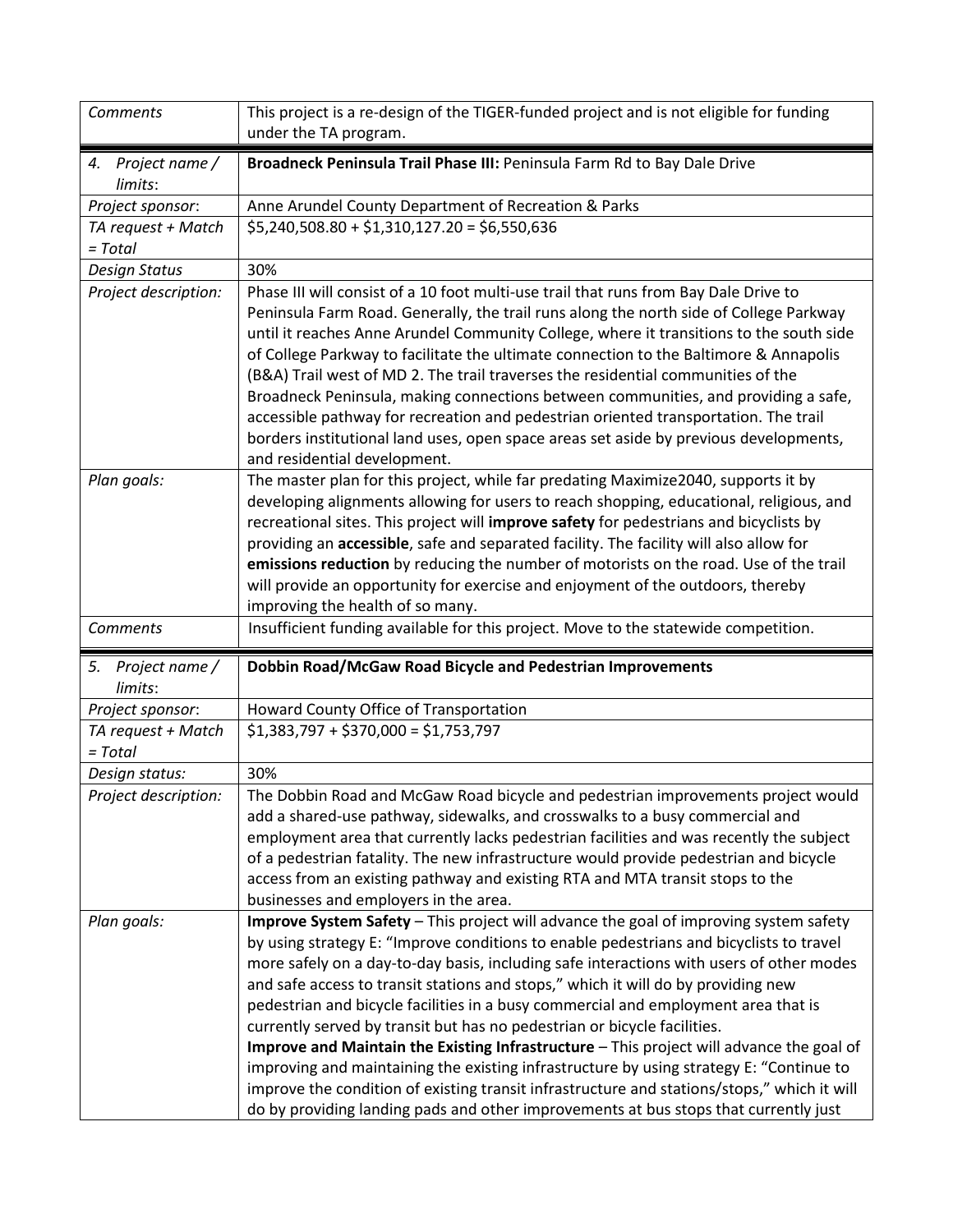have poles in the grass.

**Improve Accessibility** – This project will advance the goal of improving accessibility by using strategy A: "Increase transportation alternatives for all segments of the population, including the disabled, the elderly, minority and low-income populations, and transit-dependent individuals," which it will do by providing protected facilities for transit users and other non-drivers to access local destinations; using strategy B: "Continue to improve conditions for pedestrians and transit riders to meet or exceed Americans with Disabilities Act requirements," which it will do by providing ADAcompliant sidewalks and pathway that connect to transit stations as well as local destinations; and by using strategy E: "Continue to invest in pedestrian and bicycle facilities and programs, especially those that link to activity centers and public transit," which it will do by expanding the bicycle and pedestrian network into a currentlydisconnected area.

Increase Mobility – This project will advance the goal of improving mobility by using strategy F: "Develop and support a regional, long-distance bikeway network, including consistent guide signage," which it will do as a component of the BikeHoward Express core network of bicycle facilities that will be implemented over the next three years. **Conserve and Enhance the Environment** – This project will advance the goal of conserving and enhancing the environment by using strategy B: "Invest in transportation programs and projects, including best management practices, that reduce surface runoff and protect water resources," which it will do by proposing to use pervious pavement; and by using strategy E: "Enhance the quality of human health by providing multimodal transportation infrastructure and services that promote active living and physical activity and minimize transportation-related emissions," which it will do by providing high-quality, protected bicycle and pedestrian facilities that may entice current drivers to walk, bicycle, or take transit.

**Promote Prosperity and Economic Opportunity** – This project will advance the goal of promoting prosperity and economic opportunity by using strategy A: "Incorporate as appropriate into the region's transportation programs and projects the six livability principles developed jointly by the U.S. Department of Housing and Urban Development, U.S. Department of Transportation, and U.S. Environmental Protection Agency," which it will do by expanding the local pedestrian and bicycle network and by increasing access to the Dobbin and McGaw area from regional and local transit systems, thus incorporating into the region's transportation programs and fulfilling Livability Principle 1: "Provide more transportation choices;" by using strategy C: "Coordinate transportation investments with state and local plans regarding growth and development (e.g., PlanMaryland)," which it will do by satisfying policy 7.5(c) of PlanHoward2030 for the Targeted Growth and Revitalization area, which calls for improving pedestrian and bicycle connectivity in those areas;" by using strategy D: "Concentrate transportation investments within local- and state-designated growth areas to encourage prosperity in and revitalization of existing communities," which it will do by improving the pedestrian and bicycle network in an area identified as a Targeted Growth and Revitalization area; by using strategy E: "Improve transportation infrastructure (all modes) that improves access to existing communities and regional generators of economic activity (e.g., activity centers and freight corridors), including the consideration of expanded transit service coverage and hours of operation," which it will do by improving pedestrian and bicycle access to a busy commercial and employment area; and by using strategy F: "Coordinate with communities to provide context-sensitive infrastructure and facilities that integrate with community assets,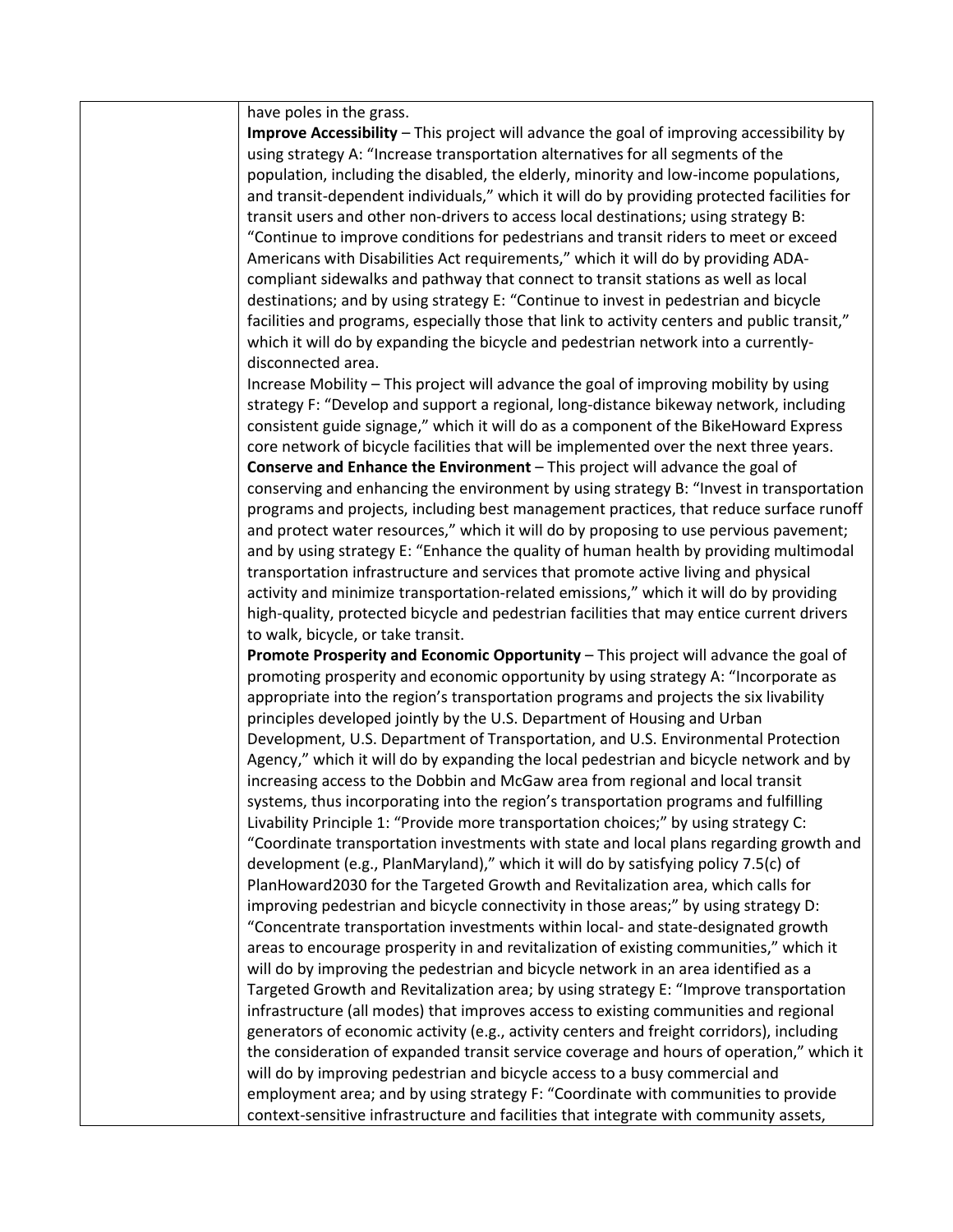|                                                  | needs, and preferences," which it will do by providing pedestrian and bicycle facilities<br>that have been requested by the community.                                                                                                                                                                                                                                                                                                                                                                                                                                                                                                                                                  |
|--------------------------------------------------|-----------------------------------------------------------------------------------------------------------------------------------------------------------------------------------------------------------------------------------------------------------------------------------------------------------------------------------------------------------------------------------------------------------------------------------------------------------------------------------------------------------------------------------------------------------------------------------------------------------------------------------------------------------------------------------------|
| Comments                                         | Fund this project through 100% design at \$220,000.                                                                                                                                                                                                                                                                                                                                                                                                                                                                                                                                                                                                                                     |
| 6. Project name /<br>limits:<br>Project sponsor: | Light Rail Intertrack Fencing at Four Light Rail Stations: Falls Road, Woodberry, Mt.<br>Royal, and Cromwell Light Rail<br>Maryland Transit Administration                                                                                                                                                                                                                                                                                                                                                                                                                                                                                                                              |
| TA request + Match<br>$= Total$                  | $$472,000 + $118,000 = $590,000$                                                                                                                                                                                                                                                                                                                                                                                                                                                                                                                                                                                                                                                        |
| Design status:                                   | 65%                                                                                                                                                                                                                                                                                                                                                                                                                                                                                                                                                                                                                                                                                     |
| Project description:                             | The proposed project consists of pedestrian safety improvements to four Light Rail<br>stations, located in Baltimore City, Baltimore County and Anne Arundel County. The Falls<br>Road, Woodberry, Mt. Royal and Cromwell stations serve as light rail stops between<br>Hunt Valley and BWI Airport, Hunt Valley/Timonium and Cromwell Station/Glen Burnie.<br>The pedestrian improvements will include the installation of intertrack fences.                                                                                                                                                                                                                                          |
| Plan goals:                                      | The motivation for this project is to enhance the pedestrian safety in the Light Rail<br>system. The proposed project will promote the Improve System Safety goal as it<br>enhances conditions for pedestrians connecting to a transit station, making their overall<br>traveling experience safer. The project will also foster the Improve and Maintain the<br>Existing Infrastructure goal as it improves conditions of existing transit infrastructure<br>and stations/stops, and existing pedestrian facilities. Finally, the proposed project will<br>meet the Improve Accessibility goal by investing in pedestrian facilities, links to activity<br>centers and public transit. |
| Comments                                         | Not recommending funding at this time. Move to the statewide competition.                                                                                                                                                                                                                                                                                                                                                                                                                                                                                                                                                                                                               |
|                                                  |                                                                                                                                                                                                                                                                                                                                                                                                                                                                                                                                                                                                                                                                                         |
| 7. Project name /<br>limits:                     | Ma & PA Connector Trail: Williams St to MelRose Lane                                                                                                                                                                                                                                                                                                                                                                                                                                                                                                                                                                                                                                    |
| Project sponsor:                                 | Harford County Department of Parks and Recreation                                                                                                                                                                                                                                                                                                                                                                                                                                                                                                                                                                                                                                       |
| TA request + Match<br>= Total                    | $$3,999,159 + $2,118,000 = $6,117,159$                                                                                                                                                                                                                                                                                                                                                                                                                                                                                                                                                                                                                                                  |
| Design status:                                   | 60%<br>The project will complete the long-anticipated connection of the two existing sections of                                                                                                                                                                                                                                                                                                                                                                                                                                                                                                                                                                                        |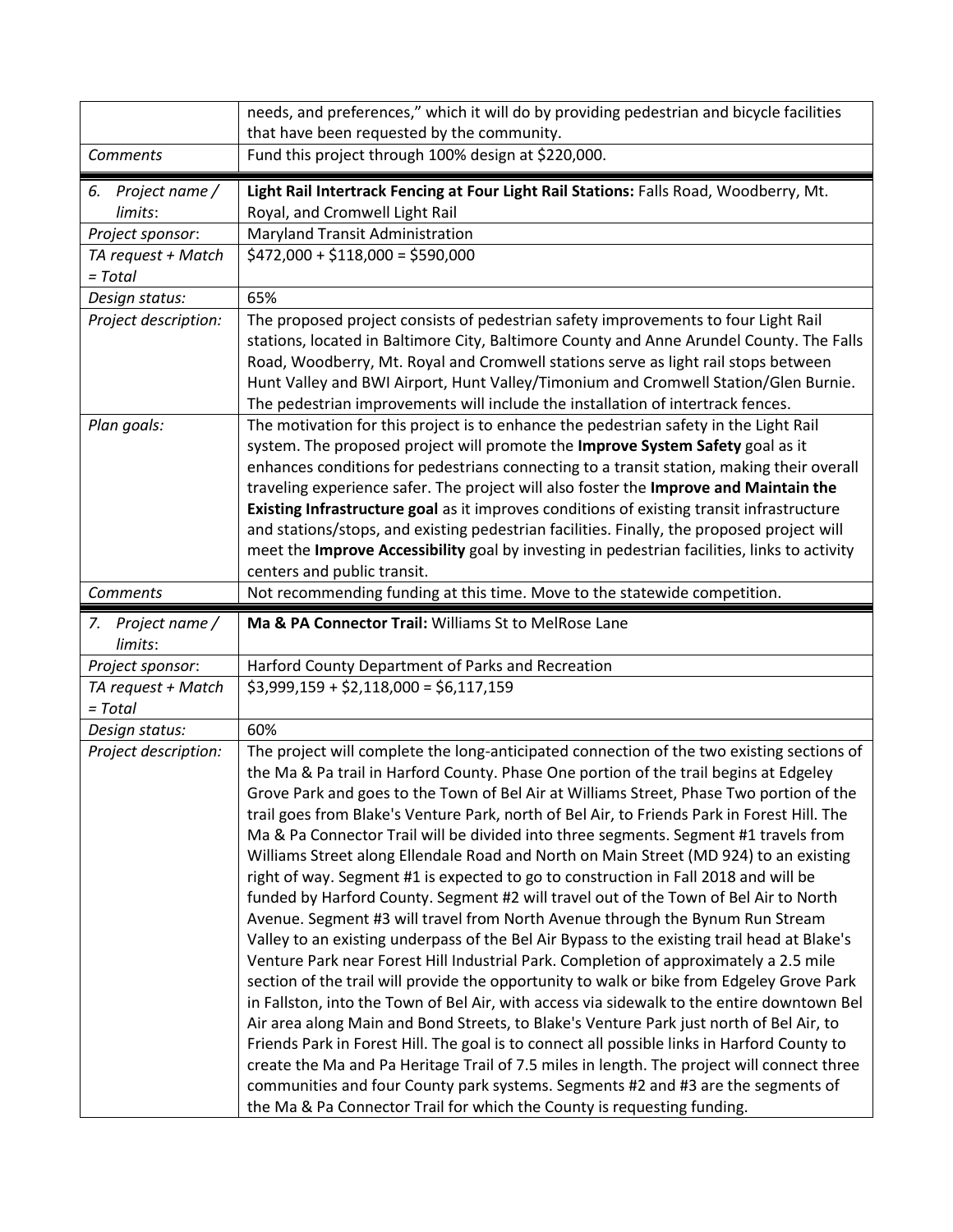| Plan goals:          | Restated project description.                                                                                                                                                        |
|----------------------|--------------------------------------------------------------------------------------------------------------------------------------------------------------------------------------|
| <b>Comments</b>      | Apply all funding from the Aberdeen Bel Air Urbanized Area (\$528,493) and match with                                                                                                |
|                      | all remaining Baltimore Urbanized Area funds (\$1,522,926) for a total recommended                                                                                                   |
|                      | funding level of \$2,051,419.                                                                                                                                                        |
| Project name /<br>8. | Old Main Line Central Branch Trail: Accessibility Improvement & Stormwater                                                                                                           |
| limits:              | Management Restoration: Main St to Watkins Park at MD 27                                                                                                                             |
| Project sponsor:     | Town of Mount Airy                                                                                                                                                                   |
| TA request + Match   | $$321,002 + $80,263 = $401,264$                                                                                                                                                      |
| $= Total$            |                                                                                                                                                                                      |
| Design status:       | 100%                                                                                                                                                                                 |
| Project description: | The Old Main Line Central Branch Trail is a gravel path, linking Historic Downtown                                                                                                   |
|                      | Mount Airy and Watkins Park, which was constructed by community volunteers in 2015.                                                                                                  |
|                      | Through their hard work a viable connection has been established, although                                                                                                           |
|                      | improvements are needed to meet accessibility standards and to better establish logical<br>termini. Along the trail, an opportunity exists to improve environmental quality by       |
|                      | retrofitting a stormwater management pond constructed in the late 1980s. With funding                                                                                                |
|                      | from the Transportation Alternatives Program and the required match by the Town of                                                                                                   |
|                      | Mount Airy, this project will make necessary upgrades to what will become the spine of                                                                                               |
|                      | the Town's trail network. Such a facility will not only provide recreational opportunities                                                                                           |
|                      | and walking paths to local schools, but reduce strain on parking during the Town's                                                                                                   |
|                      | popular community events, increase tourism, and encourage downtown                                                                                                                   |
|                      | redevelopment. The proposed project will result in a 10 foot wide raised walking path                                                                                                |
|                      | constructed of a wooden boardwalk structure with composite decking and handrail. The                                                                                                 |
|                      | trailhead will be regraded and paved at both ends with clearly delineated path                                                                                                       |
|                      | pavement markings and wayfinding from the current western trail terminus to Main                                                                                                     |
|                      | Street. The project also will install and rebuild stormwater management facilities                                                                                                   |
|                      | including riser structures, storm drains, storm pipes, and swales as well as construct                                                                                               |
|                      | additional structural elements including abutment walls, retaining walls, and rebuilding                                                                                             |
| Plan goals:          | of embankments along the trail.                                                                                                                                                      |
|                      | 1. To enhance upon the conscientious work of the grassroots effort that established the<br>path, the project aims to improve its infrastructure in order to efficiently maintain it. |
|                      | 2. The project will improve the trail's accessibility to meet ADA requirements.                                                                                                      |
|                      | 3. The trail will enhance the environment and quality of life for Town residents, and                                                                                                |
|                      | regional visitors as trails expand under county bike master plans, creating a place for                                                                                              |
|                      | physical activity, promoting active living by providing walking paths to reach daily needs,                                                                                          |
|                      | and minimizing transportation-related emissions by reducing dependency on a vehicle                                                                                                  |
|                      | to reach Main Street.                                                                                                                                                                |
|                      | 4. The trail promotes the prosperity of Mount Airy through improving access to local                                                                                                 |
|                      | and tourist destinations. As regional trails expand, an established, attractive trail                                                                                                |
|                      | through the Town's core removes one more gap in the system and entices visitors to                                                                                                   |
|                      | make Historic Downtown a destination.                                                                                                                                                |
|                      | 5. The trail also incorporates the guiding livability principles. By providing more                                                                                                  |
|                      | transportation choices and properly improving and maintaining the trail shows value of                                                                                               |
|                      | and support to developed communities and helps them continue to prosper.                                                                                                             |
| Comments             | Do not recommend funding at this time due to several issues. We encourage the project<br>sponsor to reapply next year.                                                               |
|                      |                                                                                                                                                                                      |
| 9. Project name /    | Passerelle Replacement at Rogers Avenue Metro Station                                                                                                                                |
| limits:              |                                                                                                                                                                                      |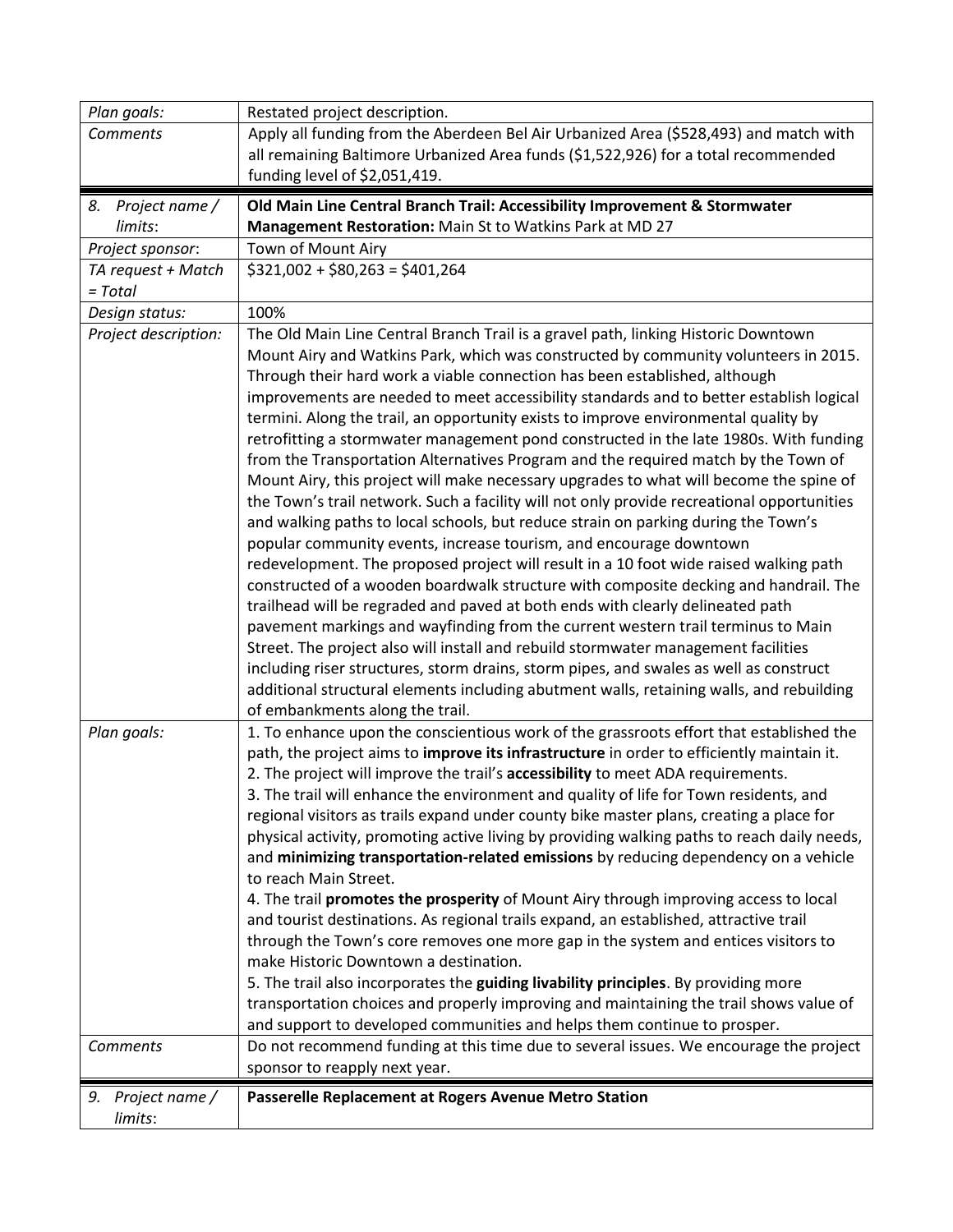| Project sponsor:                | Maryland Transit Administration                                                                                                                                                                                                                                                                                                                                                                                                                                                                                                                                                                                                                                                                                                                                                                                           |
|---------------------------------|---------------------------------------------------------------------------------------------------------------------------------------------------------------------------------------------------------------------------------------------------------------------------------------------------------------------------------------------------------------------------------------------------------------------------------------------------------------------------------------------------------------------------------------------------------------------------------------------------------------------------------------------------------------------------------------------------------------------------------------------------------------------------------------------------------------------------|
| TA request + Match              | $$800,000 + $200,000 = $1,000,000$                                                                                                                                                                                                                                                                                                                                                                                                                                                                                                                                                                                                                                                                                                                                                                                        |
| $= Total$                       |                                                                                                                                                                                                                                                                                                                                                                                                                                                                                                                                                                                                                                                                                                                                                                                                                           |
| Design status:                  | 0%                                                                                                                                                                                                                                                                                                                                                                                                                                                                                                                                                                                                                                                                                                                                                                                                                        |
| Project description:            | The proposed project consists of the replacement of the existing passerelle (elevated<br>pedestrian walkway) at the Rogers Avenue Metro station. The passerelle provides direct<br>pedestrian access for patrons entering from Rogers Avenue over the station bus lane<br>and connects the park-and-ride lot to the station mezzanine level. This passerelle also<br>allows direct access from the ADA parking area to the station, providing a safer crossing<br>for all pedestrians. The Rogers Avenue station is one of the 14 Metro SubwayLink<br>stations connecting Owings Mills to Johns Hopkins and serves as a hub for several<br>Baltimore Link bus routes.                                                                                                                                                     |
| Plan goals:                     | The motivation for this project is to provide safe access for pedestrians entering the<br>Rogers Avenue Metro station from the parking lot and Rogers Avenue itself. The<br>proposed project will promote the "Improve System Safety" goal as it will contribute to<br>providing pedestrians with a safe access to a transit station and make their overall<br>traveling experience safer. Similarly, the proposed project will foster the "Improve<br>Accessibility" goal by investing in pedestrian facilities linked to public transit and<br>improving conditions for transit riders with ADA requirements. Finally, the proposed<br>project will advance the "Promote Prosperity" goal as it will contribute to providing<br>better access to existing commuters from activity centers in other parts of the region. |
| <b>Comments</b>                 | MDOT and the BRTB have chosen not to fund projects that are at 0% design. We require<br>at least 30% design to be completed to fully understand costs and issues. Also, SHA and<br>FHWA have concerns that the pedestrian bridge is a single-use project where only the<br>pedestrians coming to and from the Metro Station would have access to the bridge.                                                                                                                                                                                                                                                                                                                                                                                                                                                              |
| 10. Project name /<br>limits:   | South Shore Trail- Phase II: Annapolis Road to Bonheur Drive near MD 3                                                                                                                                                                                                                                                                                                                                                                                                                                                                                                                                                                                                                                                                                                                                                    |
| Project sponsor:                | Anne Arundel County Department of Recreation & Parks                                                                                                                                                                                                                                                                                                                                                                                                                                                                                                                                                                                                                                                                                                                                                                      |
| TA request + Match<br>$= Total$ | $$4,188,800 + $1,047,200 = $5,236,000$                                                                                                                                                                                                                                                                                                                                                                                                                                                                                                                                                                                                                                                                                                                                                                                    |
| Design status:                  | 60%                                                                                                                                                                                                                                                                                                                                                                                                                                                                                                                                                                                                                                                                                                                                                                                                                       |
| Project description:            | Phase II will consist of a 10 foot wide paved and/or boardwalk hiker/biker trail extending<br>from Annapolis Road in Odenton to Bonheur Drive in Gambrills. The proposed trail will<br>be primarily within the 66 foot right-of-way of the abandoned WB&A railroad which was<br>deeded to Anne Arundel County from the State Highway Administration. A portion of<br>trail near the western terminus was realigned to avoid unmarked graves at the adjacent<br>church. The trail will head southward into a County owned parcel before it reaches<br>Annapolis Road near Sappington Station Road. Phase II of the South Shore Trail provides<br>a connection for the residents of Odenton and Gambrills to the WB&A Trail and thereby<br>the MARC commuter train.                                                         |
| Plan goals:                     | The master plan for this project seems to have anticipated the intentions of<br>Maximize2040 as it evaluated and developed alignments to allow opportunities for<br>commuters and recreational users to access shopping, parks, libraries, and transit<br>stations from residential and employment areas. In accordance with Maximize2040, this<br>project will make conditions safer for pedestrians, bicyclists, transit riders, and<br>motorists by providing a separated ped/bike facility which is ADA compliant and<br>reducing the number of motorized vehicles, and their emissions. This project will also                                                                                                                                                                                                       |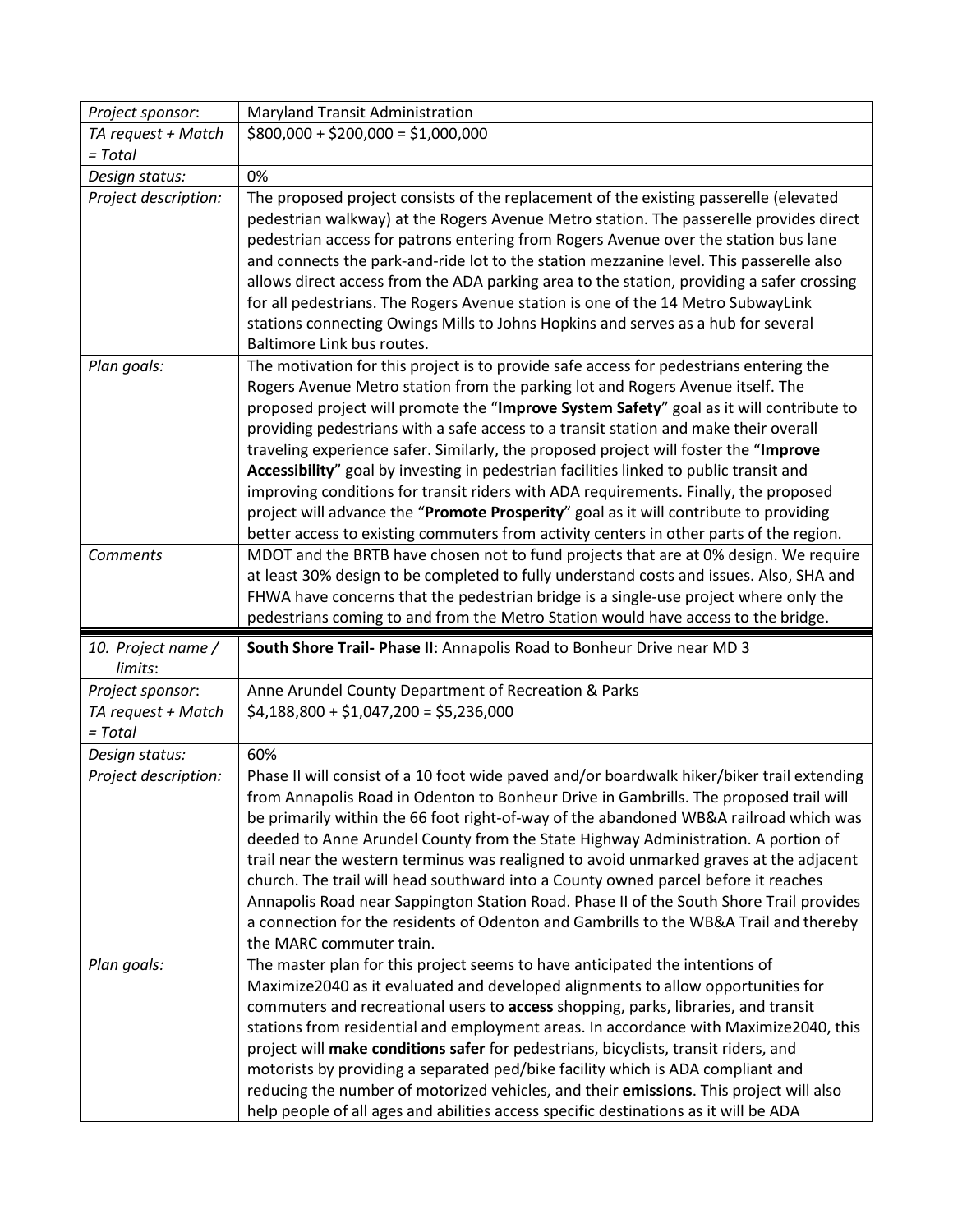|                                 | compliant. Further, the connection of these trails will improve the health of future<br>generations by improving their access to nature and exercise opportunities.                                                                                                                                                                                                                                                                                                                                                                                                                                                                                                                                                                                                                                                                                                                                                                                                 |
|---------------------------------|---------------------------------------------------------------------------------------------------------------------------------------------------------------------------------------------------------------------------------------------------------------------------------------------------------------------------------------------------------------------------------------------------------------------------------------------------------------------------------------------------------------------------------------------------------------------------------------------------------------------------------------------------------------------------------------------------------------------------------------------------------------------------------------------------------------------------------------------------------------------------------------------------------------------------------------------------------------------|
| Comments                        | Insufficient funding available for this project. Move to statewide competition.                                                                                                                                                                                                                                                                                                                                                                                                                                                                                                                                                                                                                                                                                                                                                                                                                                                                                     |
| 11. Project name /<br>limits:   | <b>SRTS Bicycle Safety Training and Access Study</b>                                                                                                                                                                                                                                                                                                                                                                                                                                                                                                                                                                                                                                                                                                                                                                                                                                                                                                                |
| Project sponsor:                | Anne Arundel County Office of Transportation                                                                                                                                                                                                                                                                                                                                                                                                                                                                                                                                                                                                                                                                                                                                                                                                                                                                                                                        |
| TA request + Match<br>$= Total$ | $$145,120 + $36,280 = $181,400$                                                                                                                                                                                                                                                                                                                                                                                                                                                                                                                                                                                                                                                                                                                                                                                                                                                                                                                                     |
| Design status:                  | 0% (non-infrastructure)                                                                                                                                                                                                                                                                                                                                                                                                                                                                                                                                                                                                                                                                                                                                                                                                                                                                                                                                             |
| Project description:            | The Office of Transportation, in consultation with the Board of Education, would like to<br>initiate a SRTS Access Study to identify existing mobility options around elementary and<br>middle schools Countywide. In conjunction with that study, the County would like to<br>implement an educational bicycle and pedestrian safety program to be deployed in<br>elementary schools Countywide. The education/safety program will be modeled after<br>successful SRTS education programs in other parts of the Country as well as the award-<br>winning Bicycle Safety Program previously delivered in 26 Anne Arundel County school<br>by Bike Maryland, a non-profit advocacy group.                                                                                                                                                                                                                                                                            |
| Plan goals:                     | The proposed project to perform a study of SRTS accessibility surrounding Anne Arundel<br>County public elementary and middle schools along with the educational safety program<br>is aligned with, and will advance the goals and strategies by improving system safety<br>through identification of safe route needs and by teaching safe bicycling and walking<br>habits to young children. It will assist in identifying existing infrastructure needs, and<br>improve accessibility and mobility with regard to bicycling and pedestrian facilities.<br>Promoting active modes of transportation helps to protect the environment by reducing<br>the number of cars on the road and subsequent emissions. A goal of the study will be to<br>identify security issues such as poor lighting with regard to safe routes to schools. This<br>project will foster participation between multiple jurisdictions as well as advocacy<br>groups and private citizens. |
| <b>Comments</b>                 | Fund at \$145, 120.                                                                                                                                                                                                                                                                                                                                                                                                                                                                                                                                                                                                                                                                                                                                                                                                                                                                                                                                                 |
| 12. Project name /<br>limits:   | Stormwater Management Pond Repair and Retrofit at Reisterstown Plaza Metro<br><b>Station</b>                                                                                                                                                                                                                                                                                                                                                                                                                                                                                                                                                                                                                                                                                                                                                                                                                                                                        |
| Project sponsor:                | Maryland Transit Administration                                                                                                                                                                                                                                                                                                                                                                                                                                                                                                                                                                                                                                                                                                                                                                                                                                                                                                                                     |
| TA request + Match<br>$= Total$ | $$1,320,000 + $330,000 = $1,650,000$                                                                                                                                                                                                                                                                                                                                                                                                                                                                                                                                                                                                                                                                                                                                                                                                                                                                                                                                |
| Design status:                  | 0%                                                                                                                                                                                                                                                                                                                                                                                                                                                                                                                                                                                                                                                                                                                                                                                                                                                                                                                                                                  |
| Project description:            | The proposed project consists of the retrofit of the existing stormwater management<br>(SWM) facility located south of the Reisterstown Plaza Metro station and Vertis Park<br>Drive. Since the pond was constructed in 1983, prior to the current Maryland<br>Department of the Environment (MDE) SWM standards, it does not provide any water<br>quality treatment. This pond collects stormwater runoff from the station's parking lot<br>and Vertis Park Drive                                                                                                                                                                                                                                                                                                                                                                                                                                                                                                  |
| Plan goals:                     | The motivation for this project is to prevent erosion and flooding in the local community<br>while bringing the Chesapeake Bay water quality back to a range that support the<br>natural and human functions of its designated use. The proposed project will promote<br>the "Conserve and Enhance the Environment" goal as it would be an investment in<br>transportation projects to improve the quality of the surface runoff and protect water<br>resources, such as tributaries to Gwynns Falls.                                                                                                                                                                                                                                                                                                                                                                                                                                                               |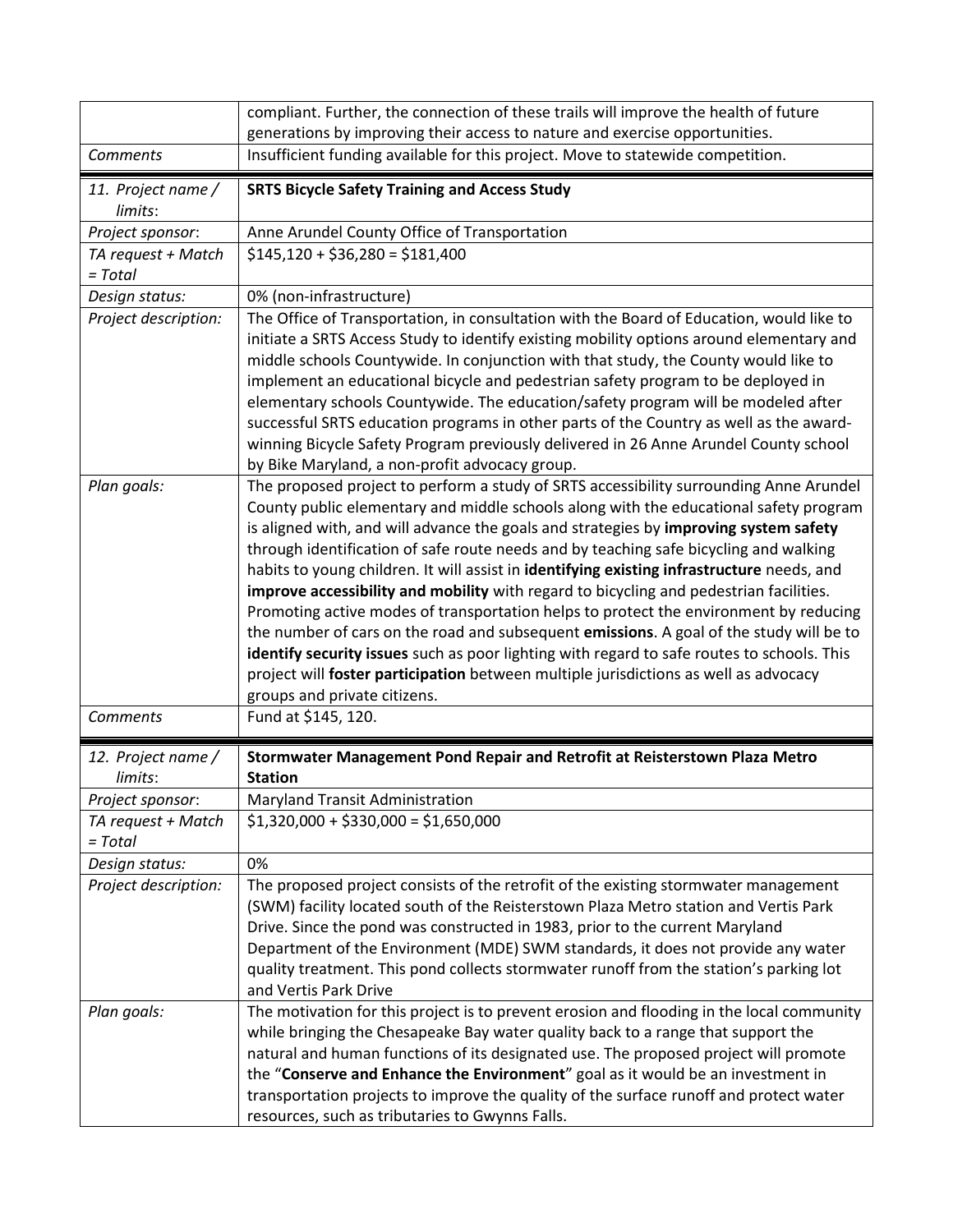| Comments                        | This project should be funded as a station maintenance project. Feedback from SHA's<br>Office of Hydraulics noted in the application that MTA states it is a dry pond but<br>currently, it is a wet pond. MTA will need to provide more details as to why they need to<br>make changes.                                                                                                                                                                                                                                                                                                                                                                                                                                                                                                                                                                                                                                                                                                                                      |
|---------------------------------|------------------------------------------------------------------------------------------------------------------------------------------------------------------------------------------------------------------------------------------------------------------------------------------------------------------------------------------------------------------------------------------------------------------------------------------------------------------------------------------------------------------------------------------------------------------------------------------------------------------------------------------------------------------------------------------------------------------------------------------------------------------------------------------------------------------------------------------------------------------------------------------------------------------------------------------------------------------------------------------------------------------------------|
| 13. Project name /<br>limits:   | Stormwater Management Pond Repair and Retrofit at Warren Road Light Rail Station                                                                                                                                                                                                                                                                                                                                                                                                                                                                                                                                                                                                                                                                                                                                                                                                                                                                                                                                             |
| Project sponsor:                | Maryland Transit Administration                                                                                                                                                                                                                                                                                                                                                                                                                                                                                                                                                                                                                                                                                                                                                                                                                                                                                                                                                                                              |
| TA request + Match<br>$= Total$ | $$700,000 + $175,000 = $875,000$                                                                                                                                                                                                                                                                                                                                                                                                                                                                                                                                                                                                                                                                                                                                                                                                                                                                                                                                                                                             |
| Design status:                  | 0%                                                                                                                                                                                                                                                                                                                                                                                                                                                                                                                                                                                                                                                                                                                                                                                                                                                                                                                                                                                                                           |
| Project description:            | The proposed project consists of the retrofit of the existing stormwater management<br>(SWM) facility located at the Warren Road Light Rail station. Since the pond was<br>constructed in 1993, prior to the current Maryland Department of the Environment<br>(MDE) SWM standards, it does not provide any water quality treatment. This pond<br>collects stormwater runoff from the station's parking lot and Warren Road.                                                                                                                                                                                                                                                                                                                                                                                                                                                                                                                                                                                                 |
| Plan goals:                     | The motivation for this project is to prevent erosion and flooding in the local community<br>while bringing the Chesapeake Bay water quality back to a range that support the<br>natural and human functions of its designated use. The proposed project will promote<br>the "Conserve and Enhance the Environment" goal as it would be an investment in<br>transportation projects to improve the quality of the surface runoff and protect water<br>resources, such as the Chesapeake Bay.                                                                                                                                                                                                                                                                                                                                                                                                                                                                                                                                 |
| Comments                        | This project should be funded as a station maintenance project. SHA's Office of<br>Hydraulics states it is currently a dry pond and MTA would like to bring water quality                                                                                                                                                                                                                                                                                                                                                                                                                                                                                                                                                                                                                                                                                                                                                                                                                                                    |
|                                 | back to a range that supports its designated use. SHA recommends additional<br>information to support the retrofit.                                                                                                                                                                                                                                                                                                                                                                                                                                                                                                                                                                                                                                                                                                                                                                                                                                                                                                          |
| 14. Project name /<br>limits:   | <b>Torrey C Brown Trail Bridge Rehabilitation</b>                                                                                                                                                                                                                                                                                                                                                                                                                                                                                                                                                                                                                                                                                                                                                                                                                                                                                                                                                                            |
| Project sponsor:                | <b>Department of Natural Resources</b>                                                                                                                                                                                                                                                                                                                                                                                                                                                                                                                                                                                                                                                                                                                                                                                                                                                                                                                                                                                       |
| TA request + Match<br>$= Total$ | $$305,000 + $80,000 = $385,000$                                                                                                                                                                                                                                                                                                                                                                                                                                                                                                                                                                                                                                                                                                                                                                                                                                                                                                                                                                                              |
| Design status:                  | 0%                                                                                                                                                                                                                                                                                                                                                                                                                                                                                                                                                                                                                                                                                                                                                                                                                                                                                                                                                                                                                           |
| Project description:            | The Torrey C Brown Trail, built on the former NCR right-of-way, is one of the key multi-<br>modal trail links in Maryland. Over the course of 19.7 miles, there are 37 major<br>stream/road crossings, including over the Big Gunpowder and numerous tributaries. No<br>critical maintenance has been done on these structures since rail service was<br>discontinued. Significant rehabilitation is required to insure long-term continued service<br>of the trail. DNR proposes a two-step process to rehabilitate the bridges. The first step is<br>formal evaluation and design of the solutions required for critical maintenance. As the<br>bridges fall into six general types and similar problems (concrete degradation, corrosion<br>of steel structural members, etc.) are seen across each type, the approach will leverage<br>solutions generated in the design phase to create economies of scale developing specs<br>for construction and even on construction activities themselves. This funding request is |
|                                 | just for Step 1 (evaluation and design). Funding for Step 2 - construction will be sought<br>once an approach and plans suitable for design are available.                                                                                                                                                                                                                                                                                                                                                                                                                                                                                                                                                                                                                                                                                                                                                                                                                                                                   |
| Plan goals:                     | This work ties directly into the Maximize2040 goal of maintaining existing<br>infrastructure (page D-3).<br>MDOT and the BRTB have chosen not to fund projects that are at 0% design. We require                                                                                                                                                                                                                                                                                                                                                                                                                                                                                                                                                                                                                                                                                                                                                                                                                             |